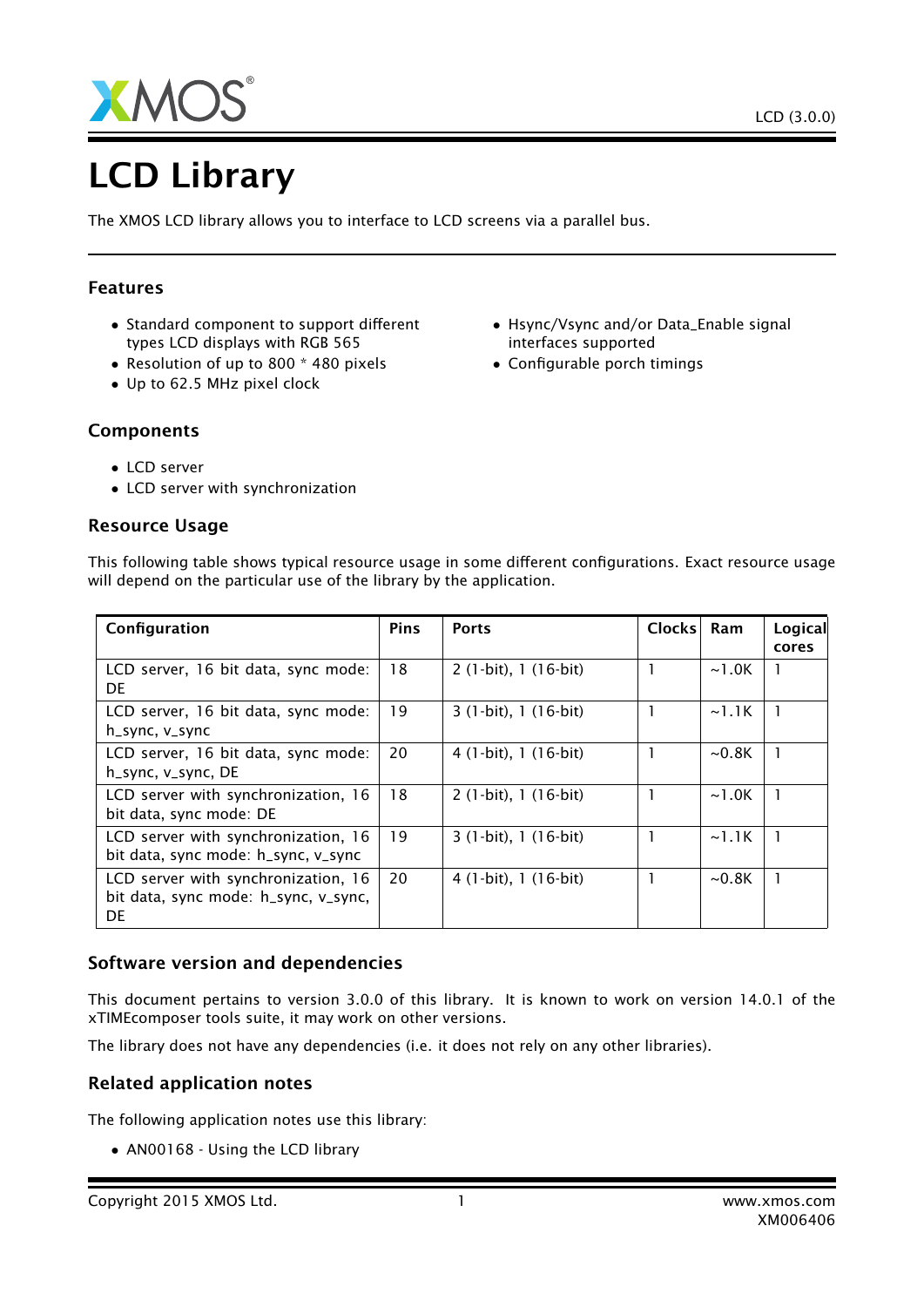

## 1 Hardware characteristics

The signals from the xCORE required to drive the LCD are:

| Pixel Clock              | Clock line, all other signals with be clocked off of this.                 |
|--------------------------|----------------------------------------------------------------------------|
| Data                     | The pixel data supplied to the LCD over a parallel bus.                    |
| Data Enabled (DE)        | Strobe to indicate that the data on the parallel bus is valid              |
| Horizontal Sync (h_sync) | A signal which sends a pulse to indicate the start of the horizontal scan. |
| Vertical Sync (v_sync)   | A signal which sends a pulse to indicate the start of the vertical scan.   |

Table 1: LCD data and signal wires

#### 1.1 Connecting to the xCORE LCD server

The LCD wires must be connected to the xCORE device as shown in Figure [1.](#page-1-0) The control signals can be connected to any of the one bit ports on the device provided they do not overlap with any other used ports and are all on the same tile. The parallel data bus must not overlap with any of the control signals.



<span id="page-1-0"></span>Figure 1: LCD connection to the xCORE device

The data bus may be wired to the LCD in any electrically sound configuration. For example, a 24 bit colour LCD with 8 bits for each of red, green and blue, could be driven by a 16 bit bus. For the standard RGB565,format this can be achieved by the wiring configuration of:

- data [4: 0] from the xCORE drives red [7:3] on the LCD
- data[10: 5] from the xCORE drives green[7:2] on the LCD
- data[15:11] from the xCORE drives blue[7:3] on the LCD
- red[2:0] should be grounded on the LCD
- green[1:0] should be grounded on the LCD
- blue[2:0] should be grounded on the LCD

where data is a 16 bit port. This has the advantage that port buffering can be used, improving the maximum pixel clock frequency. Likewise, rgb888 would be achieved by:

- data[ 7: 0] from the xCORE drives red[7:0] on the LCD
- data[15: 8] from the xCORE drives green[7:0] on the LCD
- data[23:16] from the xCORE drives blue[7:0] on the LCD

where data is a 32 bit port in this case.

The DE, h\_sync and v\_sync signals are all optional, however, every LCD will require some of them. See the datasheet of the LCD to find out which signals are required.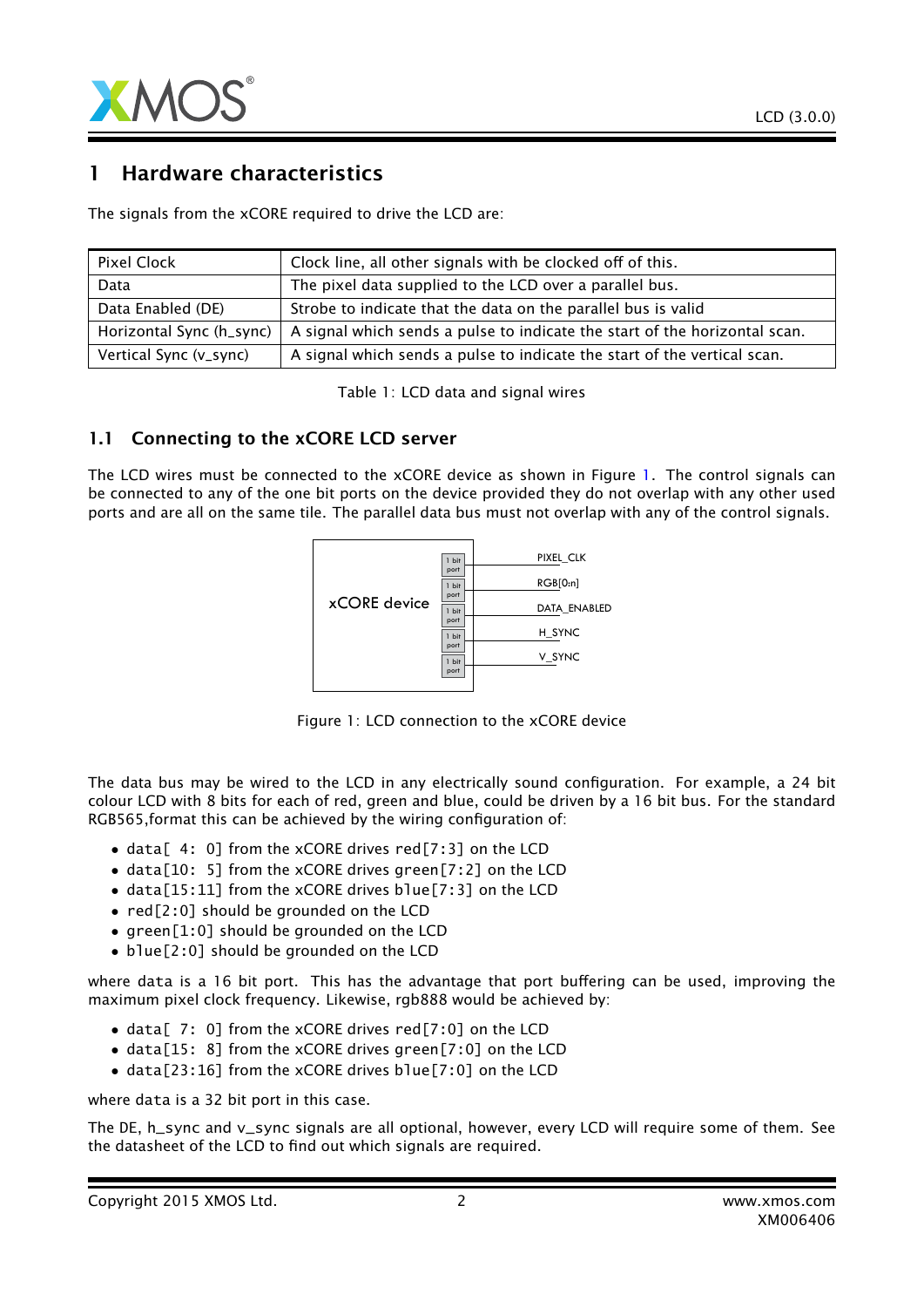

## 1.2 Timing configuration

The LCD's datasheet will give all the timing characteristics necessary to setup the LCD. Refer to Figure [2](#page-2-0) and Figure [3](#page-2-1) for clarification of the LCD timing definitions.



<span id="page-2-1"></span><span id="page-2-0"></span>Figure 3: LCD horizontal timing

| Tvpw  | Vertical pulse width   |
|-------|------------------------|
| Tvbp  | Vertical back porch    |
| Tvd   | Vertical data period   |
| Tvfp  | Vertical front porch   |
| $T_V$ | Vertical total time    |
| Thpw  | Horizontal pulse width |
| Thbp  | Horizontal back porch  |
| Thd   | Horizontal data valid  |
| Thfp  | Horizontal front porch |
| Th    | Horizontal total time  |

Table 2: LCD Timing

## 1.3 Output Mode

The correct output mode must be selected for the application and physical setup. The data may be up to 32 bits per pixel and the data bus can be from one to 32 bits wide.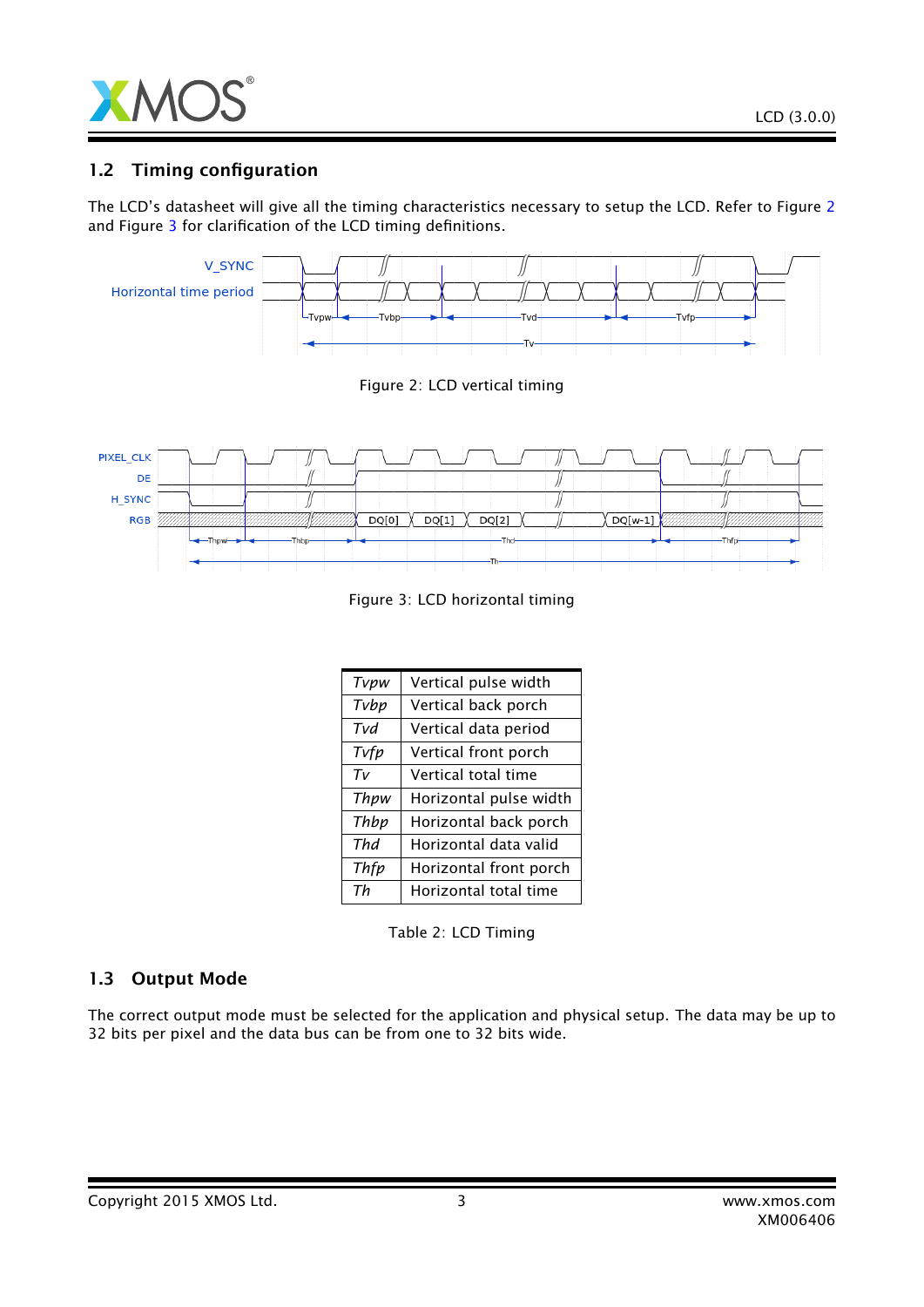

# 2 LCD operational overview

When in operation the LCD presents a constant real-time requirement on the xCORE. An LCD works by sequentially refreshing its pixels, typically working from a corner, refreshing each horizontal line and progressing vertically until the whole screen has been refreshed. This constant refreshing produces the real-time requirement that the xCORE must satisfy. To make matters easier there are porch intervals between the refresh of each line. At the end of a line refresh, the LCD will pause for a moment before refreshing the next line. This gives the xCORE opportunity to prepare the line buffers to be output.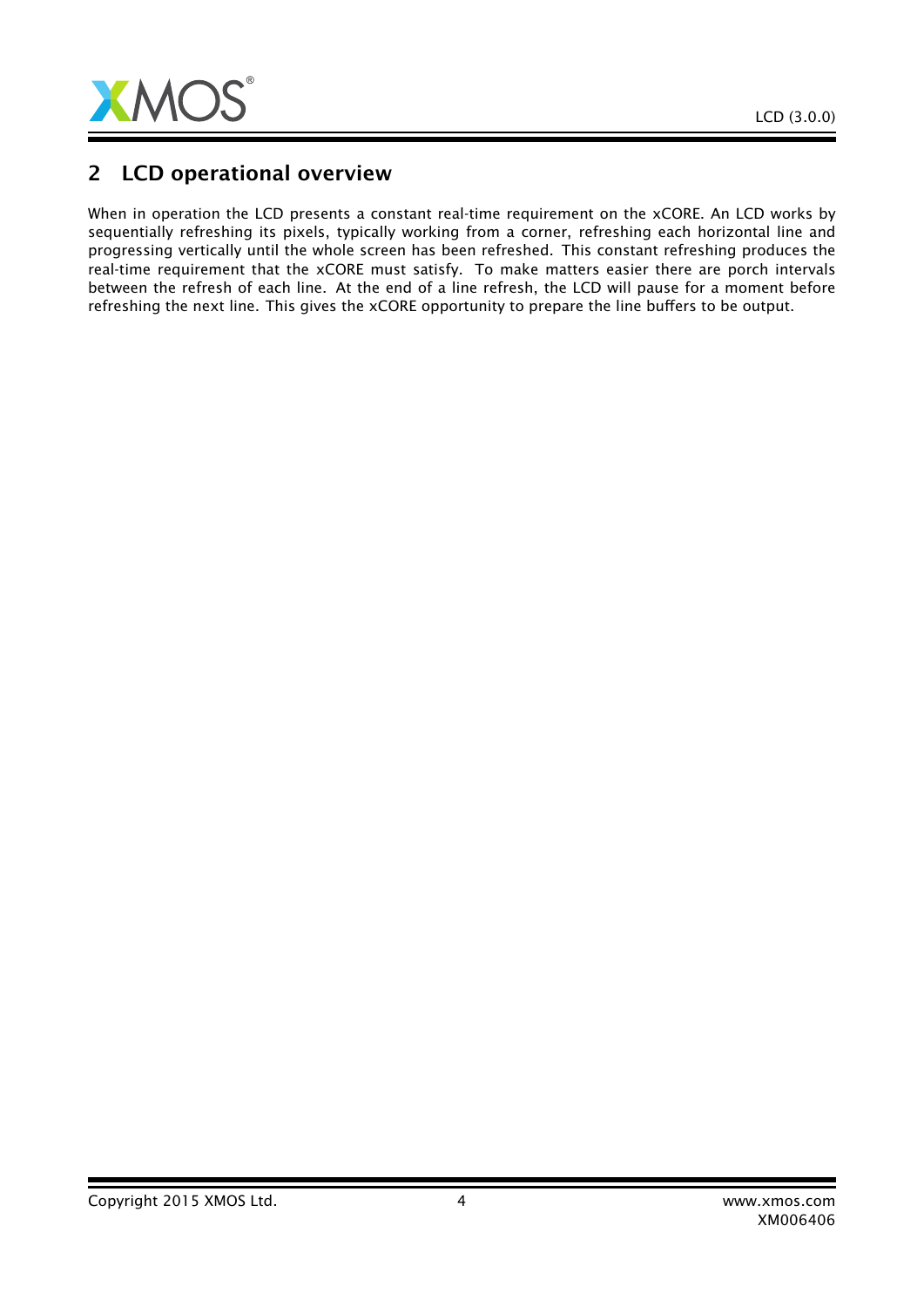

# 3 LCD API

All LCD functions can be accessed via the lcd.h header:

```
#include <lcd.h>
```
You will also have to add lib\_lcd to the USED\_MODULES field of your application Makefile.

LCD server and client are instantiated as parallel tasks that run in a par statement. The client (application on most cases) can connect via a streaming channel.

For example, the following code instantiates an LCD server and connects and application to it:

```
out buffered port:32 lcd\_rqb = XSL_PORT_16B;out port led led led led led led end end con XSL_PORT_1I;out port led led led led H = XSL-PORT_1L;out buffered port:32    lcd_h_sync = XS1_PORT_1J;
out port led_v_sync = XS1_PORT_1K;
\text{clock} \text{1cd\_cb} \text{= } XSL\_CLKBLK\_1;int main(void) {
 streaming chan c_lcd;
 par {
   lcd_server(
      c_lcd,
      lcd_rgb,
      lcd_clk,
      lcd_data_enabled,
      lcd_h_sync,
      lcd_v_sync,
      lcd_cb,
      480,
      272,
      5, 40, 1,
      8, 8, 1,
      data16_port16,
      3);
   my_application(c_lcd);
 }
 return 0;
}
```
Note: The client and LCD server must be on the same tile as the line buffers are transfered by moving pointers from one task to another.

lcd\_init is used to start the LCD running, before which the pixel clock is not running and no other signals are outputting. This gives the application time to prepare any necessary line buffers before beginning. As soon as the lcd\_init has been executed there is a constant real-time requirement on the client to update the LCD server with more line buffers. The LCD server requests new line buffers by inserting a token into the channel to the client. The client must call lcd\_req either by selecting on it or by explicitly called normally to acknowledge this request.

Between the client and the LCD server is a command buffer capable of holding of up to two line buffers from the client to the server. This means that the client can call 1cd update more than once per 1cd req to increase the time between subsequenct updates if need be. However, for every  $1cd$ -req there must be one lcd\_update on average.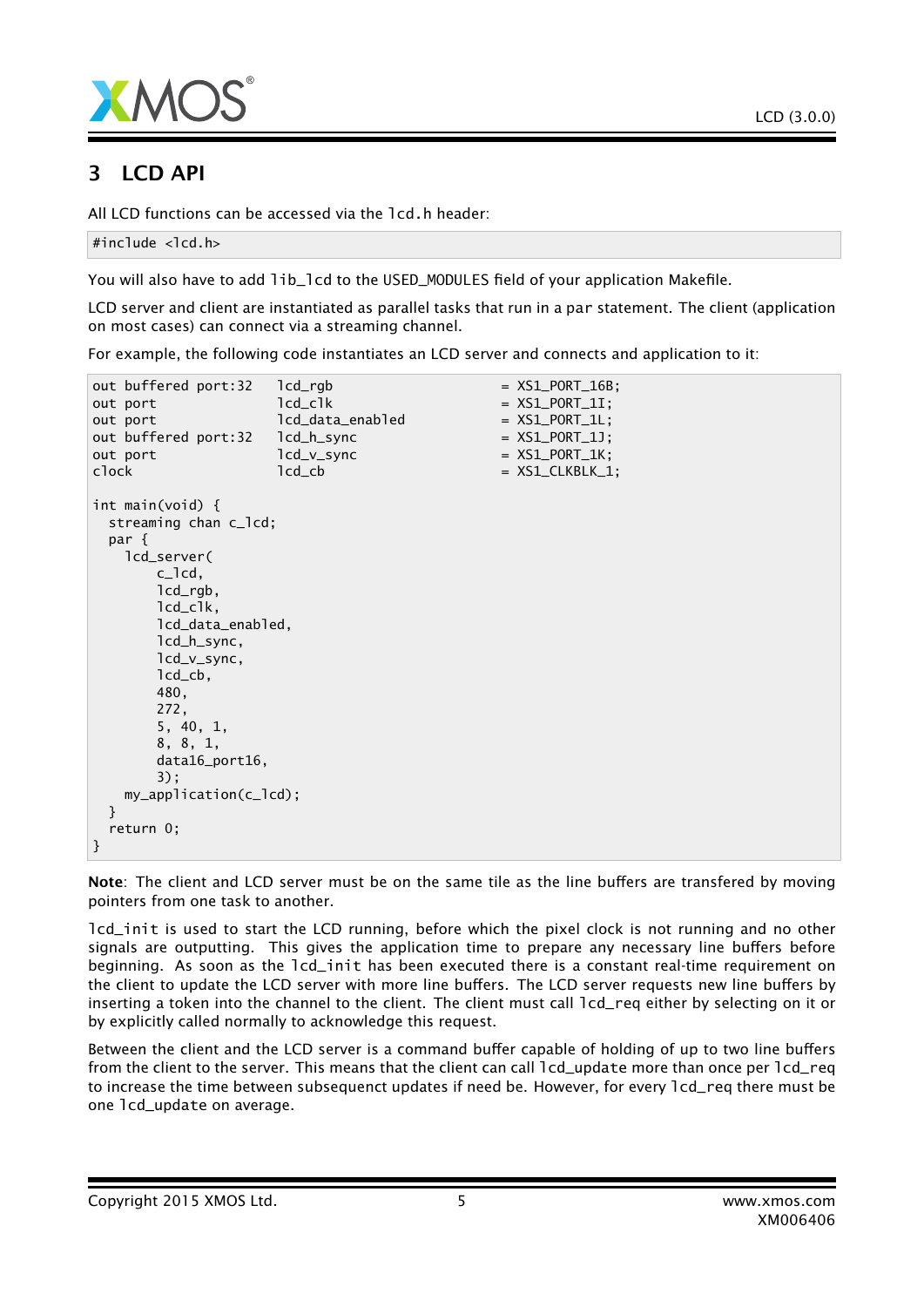

## 3.1 Optimizing the decoupling between client and server

To maximize performance the client must make best use of the command buffer between the lcd\_server and the client application. To do this the client must consider that at any given time there can be up to 4 line buffers in the LCD pipeline; these buffers are:

- one being worked on by the client application
- two in the command buffer between the client and lcd\_server
- one being outputted to the LCD by the lcd\_server

This means that if the client application has to service another request it can have up to the time of outputting 3 lines to the LCD before sending the next lcd\_update to the lcd\_server. This is provided that the command buffers are full and the lcd\_server has just started outputting a line.

#### 3.2 Synchronization of LCD with an external source

''lcd\_server\_sync" can synchronize with an external source by stretching or shrinking its vertical back porch. The absolute value of the adjustment must be within half a horizontal time. To synchronize to an external clock the use of a PID control loop is recommended.

To make an adjustment, the client application must call lcd\_update\_sync with the required update amount. Then on the next frame the update will take effect for only that frame. Subsequent frames will revert to the default timings.

A typical use case for this functionality is synchronizing the LCD to an external video stream. For example: streaming video from a image sensor might be produced at the rate of 15.000 frames per second. The LCD server should then be setup to run the LCD at 15.000 frames per second also by adjusting first the clock divider, then the porch timings.

The frame rate can be calculated by solving the following formula:

Frames per second = Pixel clock rate / ((Thpw + Thfp + Thbp + Thd) \* (Tvpw + Tvfp + Tvbp + Tvd))

The easiest way to do this is to substitute the knowns: Tvd(screen height), Thd(screen width) and frames per second (external source). Next choose a clock divider that will allow the porch timings to be within specification as given by the LCD's datasheet. Finally pick the porch timings to match the frame rate as exactly as possible to the external source.

#### 3.3 API

| $\mid$ Function | lcd server                         |
|-----------------|------------------------------------|
|                 | <b>Description</b> The LCD server. |
|                 |                                    |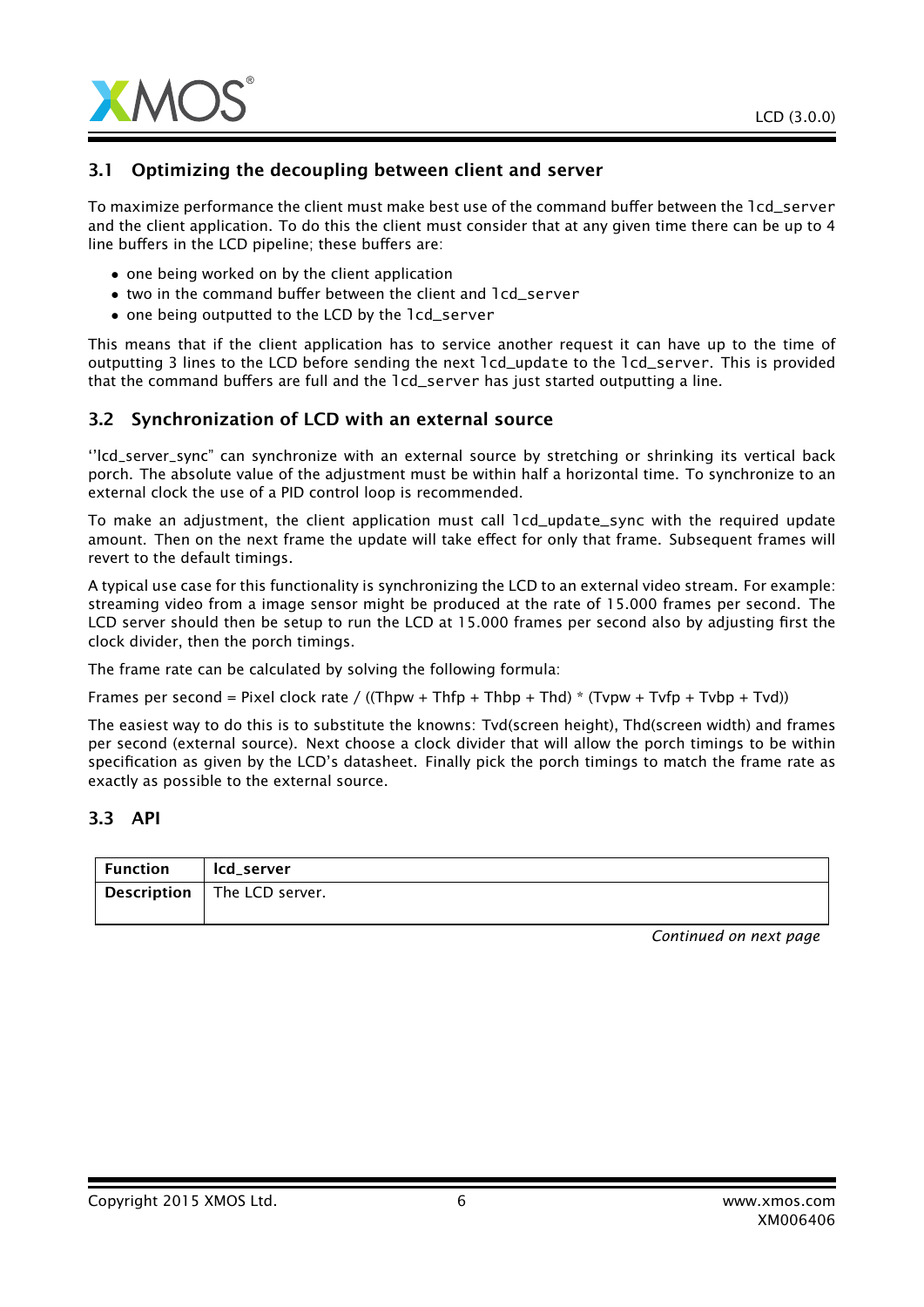

| Type | void                                    |
|------|-----------------------------------------|
|      | lcd_server(streaming chanend c_client,  |
|      | out buffered port:32 lcd_rgb,           |
|      | out port lcd_clk,                       |
|      | out port ?lcd_data_enabled,             |
|      | out buffered port:32 ?lcd_h_sync,       |
|      | out port ?lcd_v_sync,                   |
|      | clock lcd_cb,                           |
|      | const static unsigned width,            |
|      | const static unsigned height,           |
|      | const static unsigned h_front_porch,    |
|      | const static unsigned h_back_porch,     |
|      | const static unsigned h_pulse_width,    |
|      | const static unsigned v_front_porch,    |
|      | const static unsigned v_back_porch,     |
|      | const static unsigned v_pulse_width,    |
|      | const static e_output_mode output_mode, |
|      | const static unsigned clock_divider)    |
|      |                                         |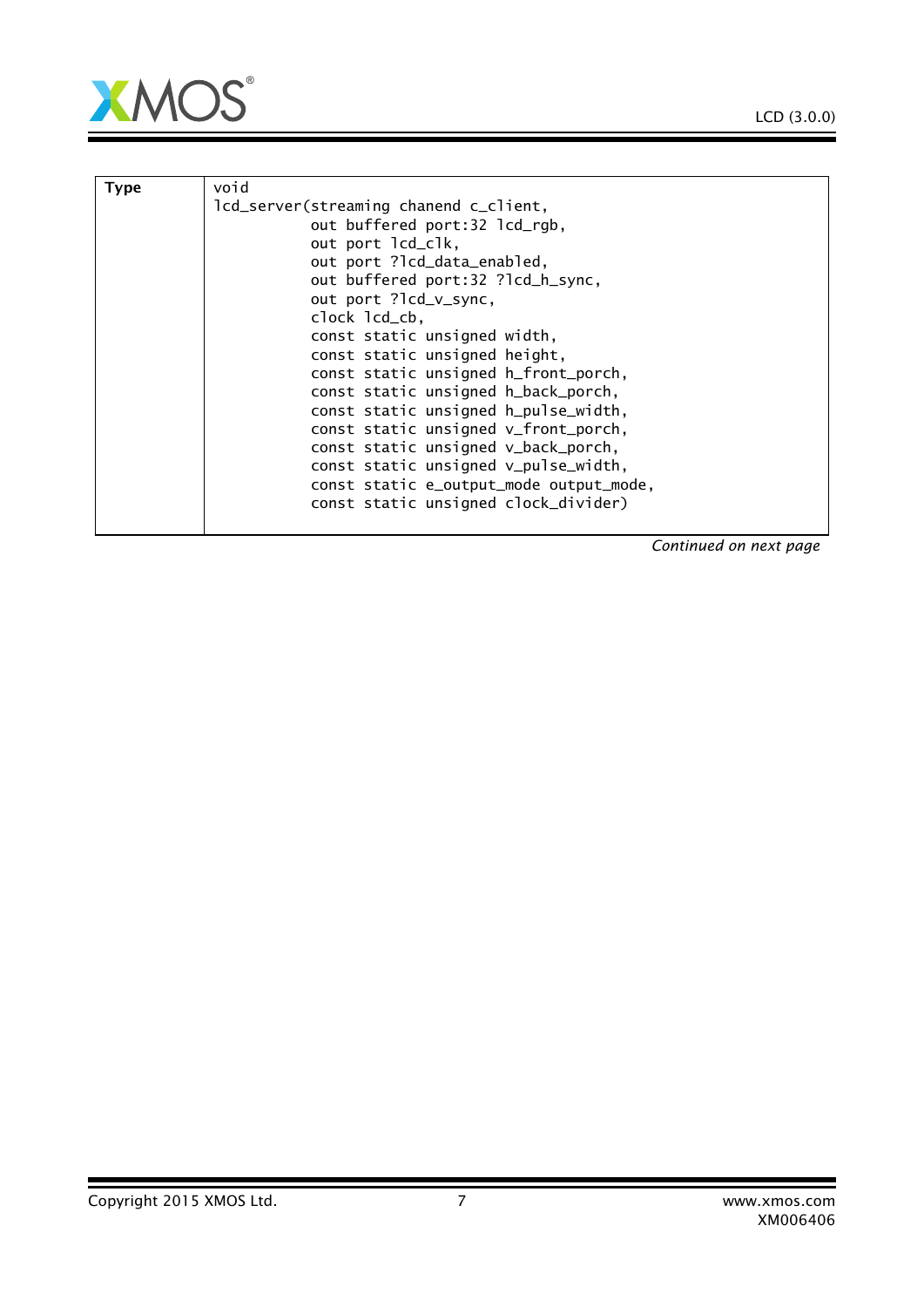

| <b>Parameters</b> | c_client                          | The data channel connecting to the client.               |
|-------------------|-----------------------------------|----------------------------------------------------------|
|                   | $lcd\_rgb$                        | The parallel data port.                                  |
|                   | $lcd_clk$                         | The pixel clock.                                         |
|                   | lcd_data_enabled                  | The data enabled signal.                                 |
|                   | lcd_h_sync                        | The horizontal sync signal.                              |
|                   | lcd_v_sync                        | The vertical sync signal.                                |
|                   | $lcd$ <sub>_<math>cb</math></sub> | A clock block to manage the ports.                       |
|                   | width                             | Width of the LCD screen in pixels.                       |
|                   | height                            | Height of the LCD screen in pixels.                      |
|                   | h_front_porch                     | Time of horizontal front porch in pixel clocks.          |
|                   | h_back_porch                      | Time of horizontal back porch in pixel clocks.           |
|                   | h_pulse_width                     | Time of horizontal pulse width in pixel clocks.          |
|                   | v_front_porch                     | Time of vertical front porch in horizontal times.        |
|                   | v_back_porch                      | Time of vertical back porch in horizontal times.         |
|                   | v_pulse_width                     | Time of vertical pulse width in horizontal times.        |
|                   | output_mode                       | The mode of writing line buffers to the data port.       |
|                   | clock_divider                     | The divider of the system clock to give the pixel clock. |

| Function | lcd_server_sync                                         |
|----------|---------------------------------------------------------|
|          | <b>Description</b> The LCD server with synchronization. |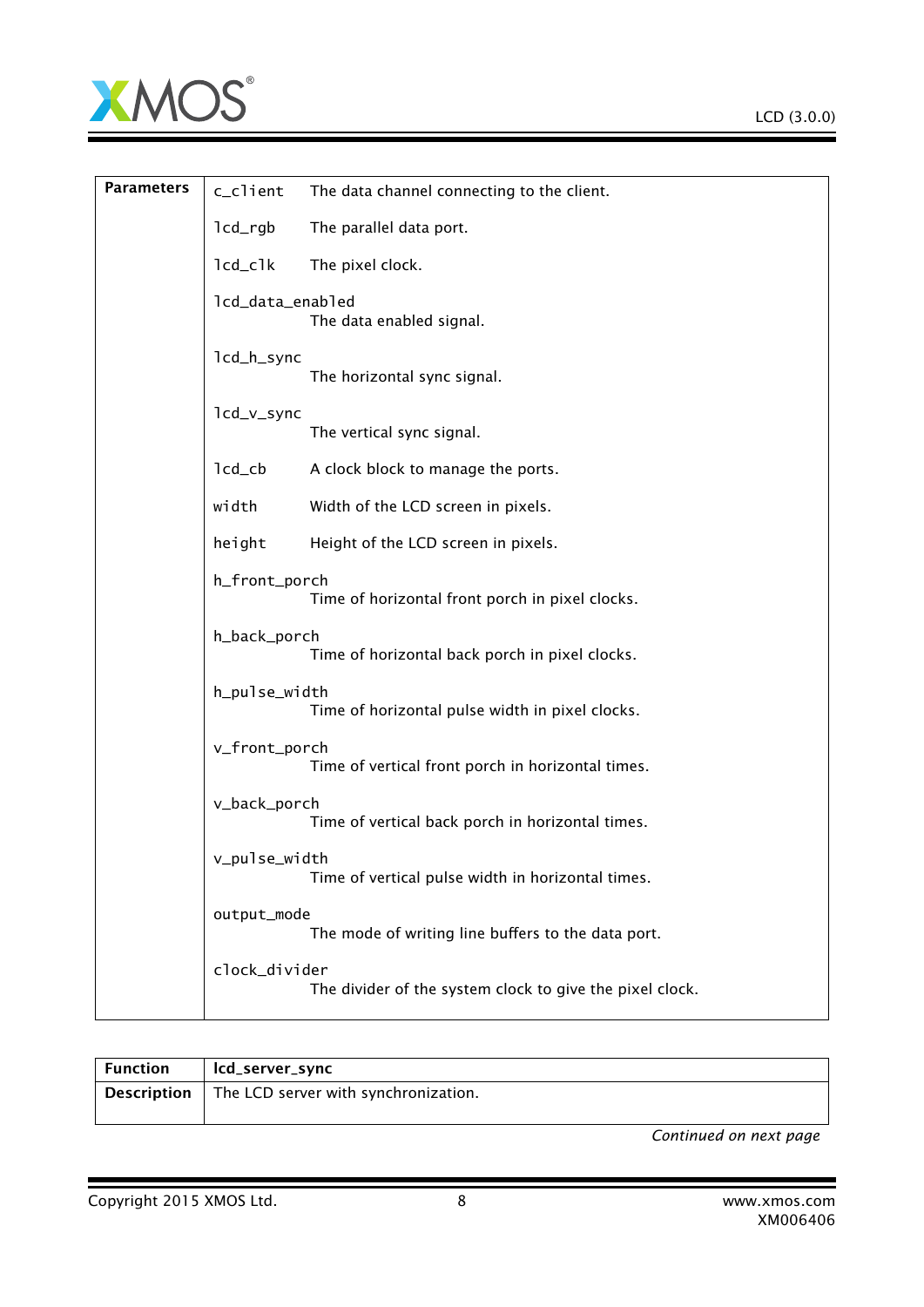Ξ



| <b>Type</b> | void                                        |
|-------------|---------------------------------------------|
|             | lcd_server_sync(streaming chanend c_client, |
|             | streaming chanend c_sync,                   |
|             | out buffered port:32 lcd_rgb,               |
|             | out port lcd_clk,                           |
|             | out port ?lcd_data_enabled,                 |
|             | out buffered port:32 ?lcd_h_sync,           |
|             | out port ?lcd_v_sync,                       |
|             | clock lcd_cb,                               |
|             | const static unsigned width,                |
|             | const static unsigned height,               |
|             | const static unsigned h_front_porch,        |
|             | const static unsigned h_back_porch,         |
|             |                                             |
|             | const static unsigned h_pulse_width,        |
|             | const static unsigned v_front_porch,        |
|             | const static unsigned v_back_porch,         |
|             | const static unsigned v_pulse_width,        |
|             | const static e_output_mode output_mode,     |
|             | const static unsigned clock_divider)        |
|             |                                             |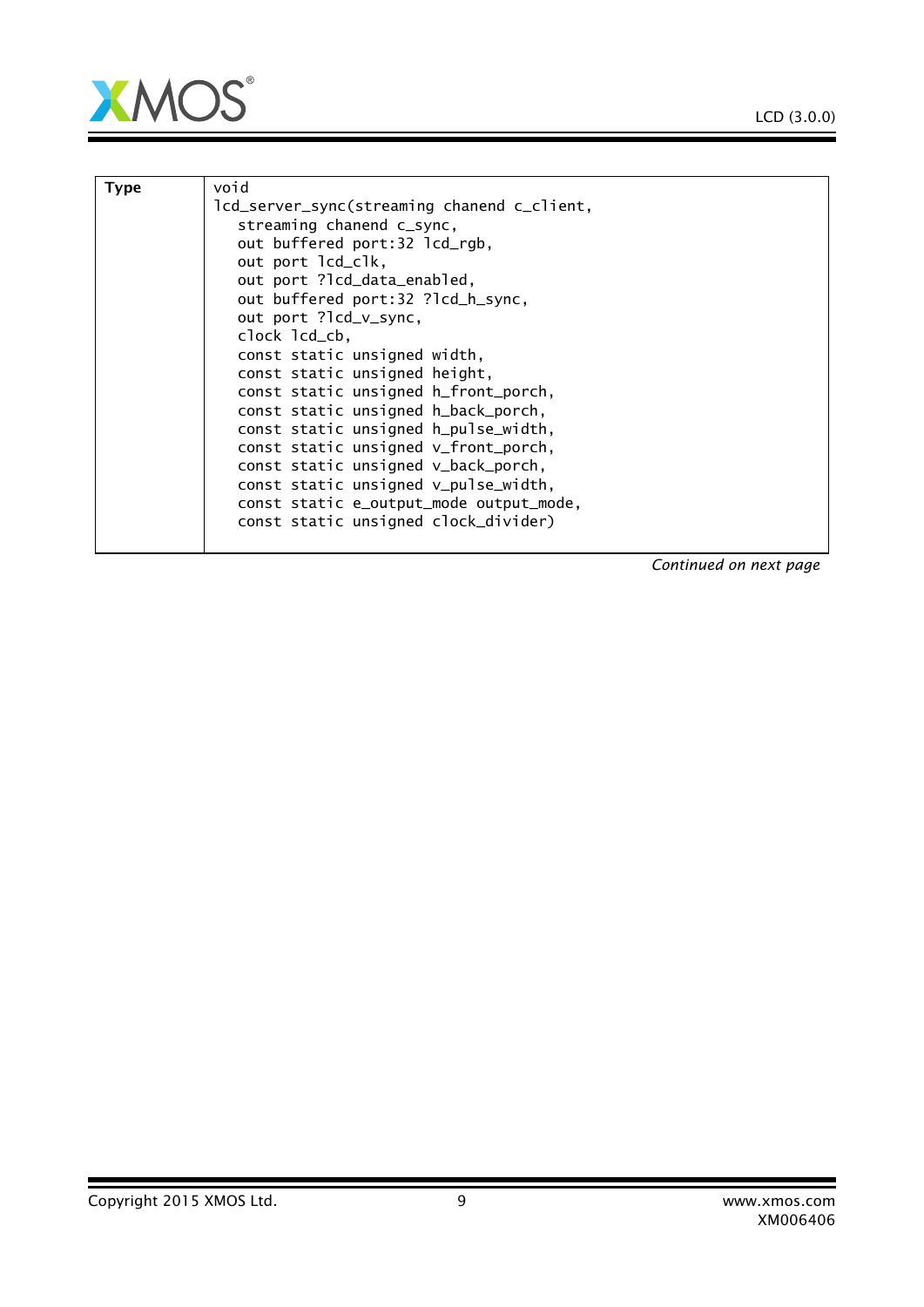

Ξ

| <b>Parameters</b> | c_client                          | The data channel connecting to the client.               |
|-------------------|-----------------------------------|----------------------------------------------------------|
|                   | c_sync                            | The synchronisation channel connecting to the client.    |
|                   | $lcd\_rgb$                        | The parallel data port.                                  |
|                   | $lcd_clk$                         | The pixel clock.                                         |
|                   | lcd_data_enabled                  | The data enabled signal.                                 |
|                   | lcd_h_sync                        | The horizontal sync signal.                              |
|                   | lcd_v_sync                        | The vertical sync signal.                                |
|                   | $lcd$ <sub>_<math>cb</math></sub> | A clock block to manage the ports.                       |
|                   | width                             | Width of the LCD screen in pixels.                       |
|                   | height                            | Height of the LCD screen in pixels.                      |
|                   | h_front_porch                     | Time of horizontal front porch in pixel clocks.          |
|                   | h_back_porch                      | Time of horizontal back porch in pixel clocks.           |
|                   | h_pulse_width                     | Time of horizontal pulse width in pixel clocks.          |
|                   | v_front_porch                     | Time of vertical front porch in horizontal times.        |
|                   | v_back_porch                      | Time of vertical back porch in horizontal times.         |
|                   | v_pulse_width                     | Time of vertical pulse width in horizontal times.        |
|                   | output_mode                       | The mode of writing line buffers to the data port.       |
|                   | clock_divider                     | The divider of the system clock to give the pixel clock. |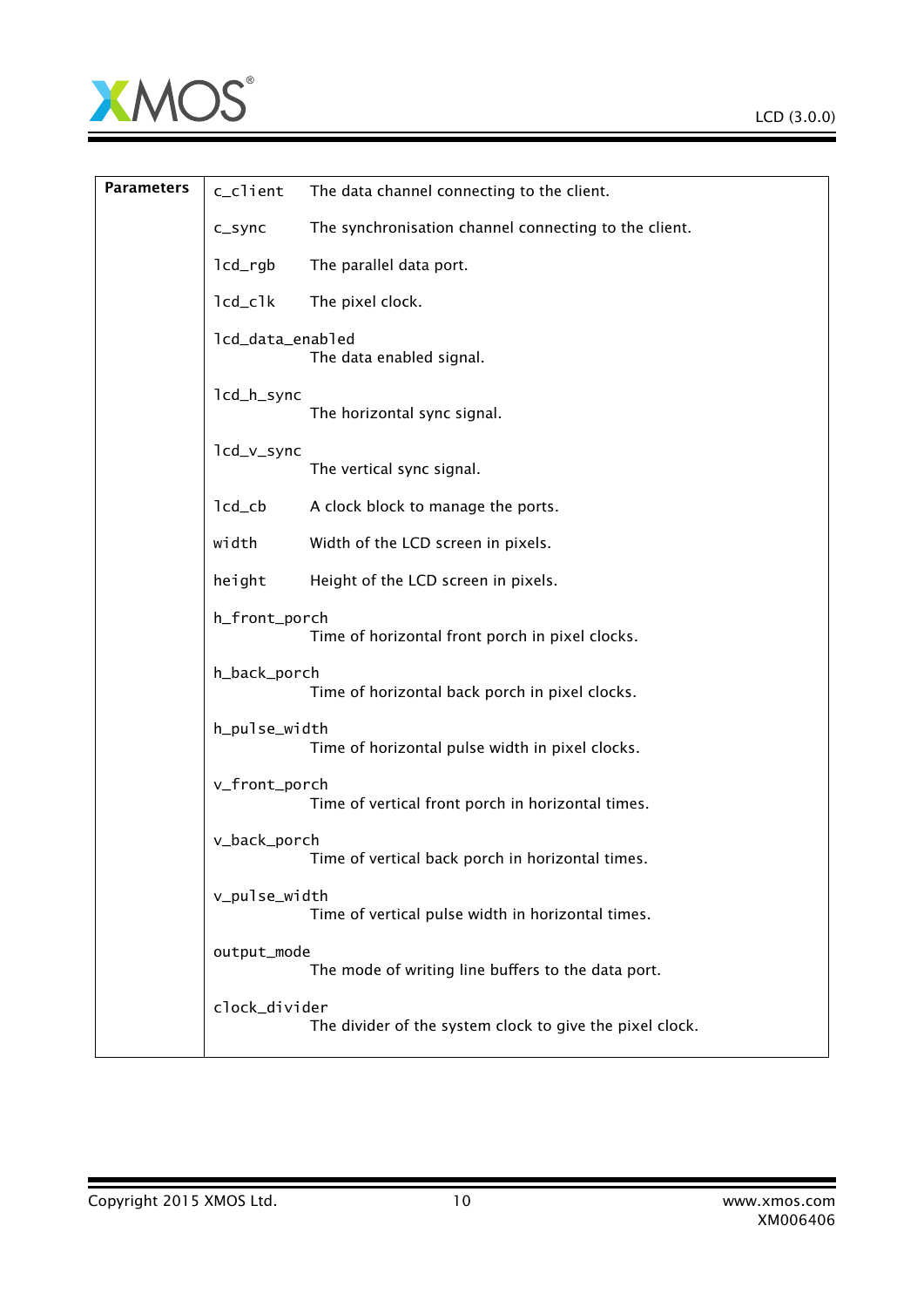

| After this completes there is a permanent real time requirement to update the LCD |
|-----------------------------------------------------------------------------------|
| void lcd_init(streaming chanend c_lcd, unsigned *unsafe buffer)                   |
| This is a pointer to the data to be written to the LCD                            |
|                                                                                   |

| Icd_update                                                        |                                                                                         |  |
|-------------------------------------------------------------------|-----------------------------------------------------------------------------------------|--|
| Passes a buffer to be rendered by the LCD.                        |                                                                                         |  |
| void lcd_update(streaming chanend c_lcd, unsigned *unsafe buffer) |                                                                                         |  |
| $c$ _ $1cd$<br>buffer                                             | The channel to the LCD server<br>This is a pointer to the data to be written to the LCD |  |
|                                                                   |                                                                                         |  |

| <b>Function</b>    | lcd_req                                                                                                                                  |
|--------------------|------------------------------------------------------------------------------------------------------------------------------------------|
| <b>Description</b> | Returns the movable pointer from the LCD server to the client for reuse This is a<br>blocking call that may be used as a select handler. |
| Type               | void lcd_req(streaming chanend c_lcd)                                                                                                    |
| <b>Parameters</b>  | The channel to the LCD server<br>c 1cd                                                                                                   |

| <b>Function</b>    | lcd_sync_update                                                     |                                                             |
|--------------------|---------------------------------------------------------------------|-------------------------------------------------------------|
| <b>Description</b> | Adds or removes n pixel clock periods from the vertical back porch. |                                                             |
| Type               | void<br>lcd_sync_update(streaming chanend c_sync, int n)            |                                                             |
| <b>Parameters</b>  | $C_S$ ync                                                           | The synchronisation channel to the LCD server               |
|                    | n                                                                   | The number of pixel clocks to add to to veritcal back porch |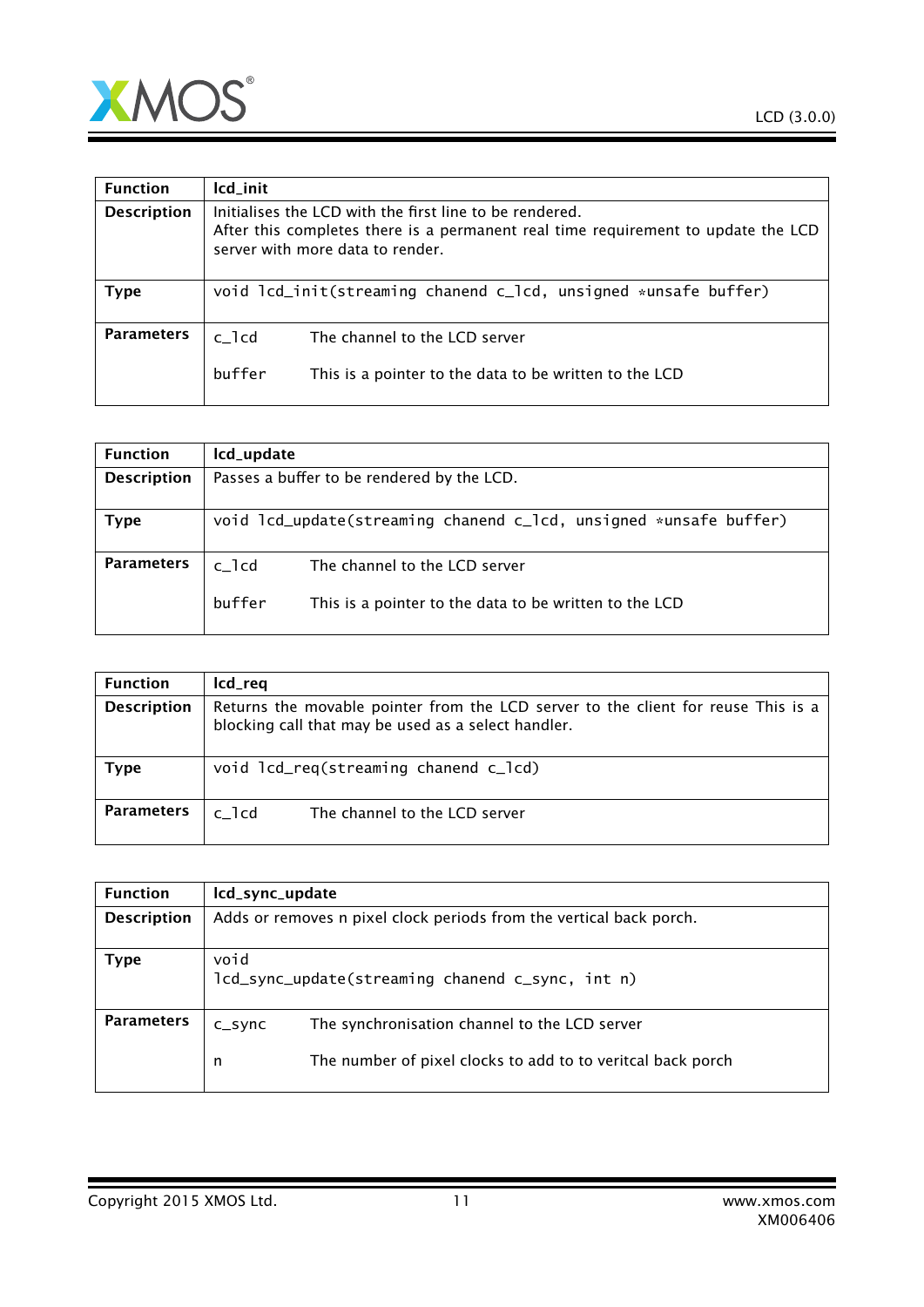

## APPENDIX A - Known Issues

There are no known issues with this library.